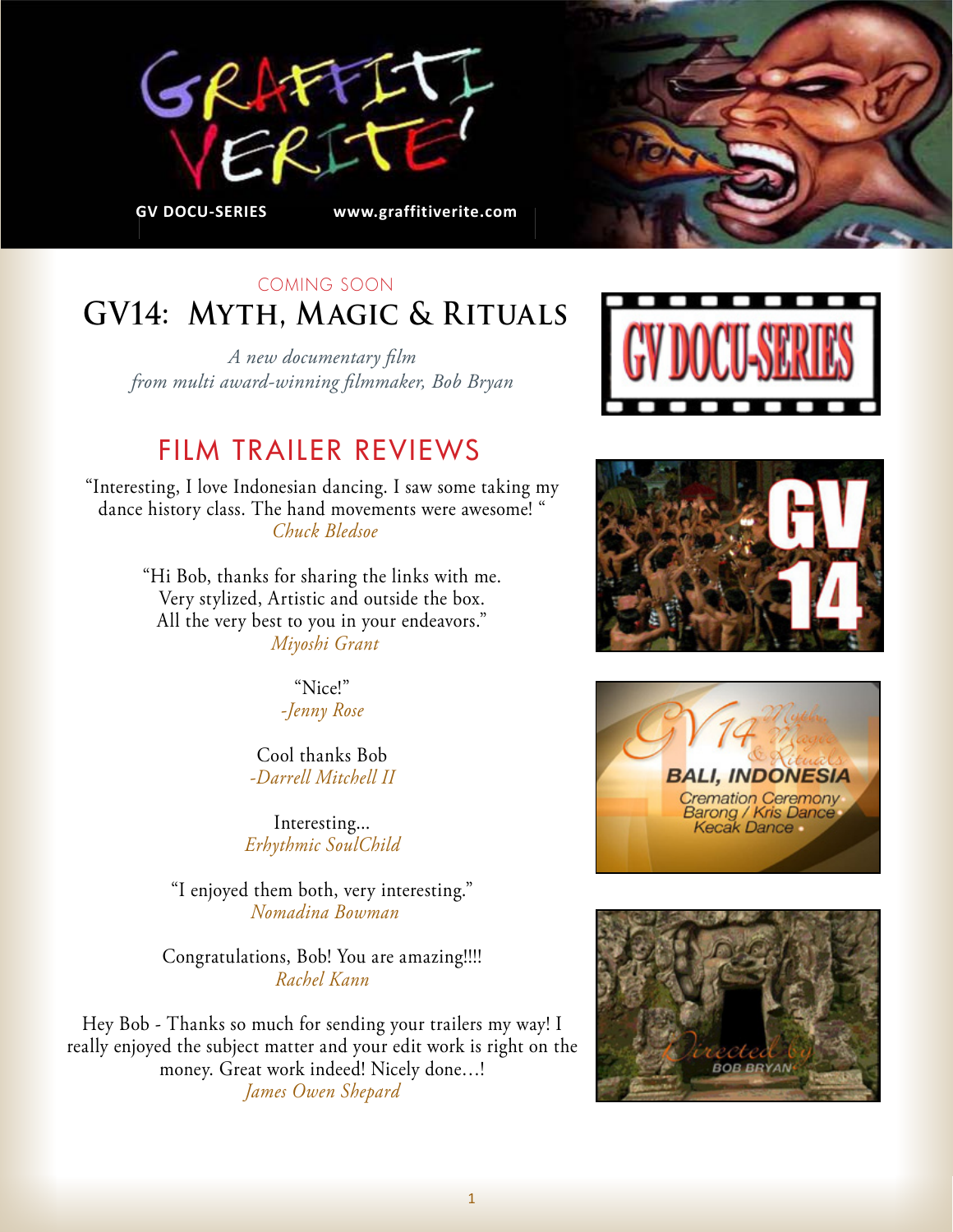"It looks very cool…. I liked the second trailer better because I love to see detail…. Keep me posted I would love to see it when it comes out.. Keep up the hard work:) Have a great day." *Leila Martinez*

"Very cool! Brings back memories of my trip to Bali several years ago. Definitely peaks the interest. Good teasers. Will you cut a full on trailer soon?" *Ben Ramsey*

"Love it. I have long wanted to visit Bali a Buddhist enclave in the midst of Hinduism. And such beautiful daily rituals like offering flowers and food to the gods every morning. Thanks for sharing." *Mary Virginia*

"Wow, it looks awesome Bob, great work!" *Erik Haber*

"These look gorgeous -- and fascinating. I have a friend who works with Balinese puppets, and I did some work with her too." *Suzanne Lummis*

"Can't wait to view the whole documentary!! You've done it again! Congrats!" *Lynne Thompson*

"Very cool. Have a great Tuesday, like the beats" *Colleen Rose Novak* 

"Incredible imagery! Really intrigues my senses. I can't wait to see the whole film."  *Timettra OhhUone Wellington*

> "Another Bob Bryan masterpiece. The trailer alone had me sitting on the edge of my seat." *Eric Canada*

 "Wow, that looks great, bob. what a great place to film, too. Congrats on getting another informative doc out there!" *Kira Scurro*

"I just looked and really liked the richness and opulence the clip conveys! They sure celebrate

things differently there. Is this a new series or a singular documentary? I love those masks! Beautiful contrasts with the dancing and lady walking in a green field! You have the gift of creativity and motivation that lots of people don't have. I can't wait to see the whole documentary. If you need people to write reviews, I would be glad to!"

#### *Insanity Jane*

"Bob, thank you. I cannot wait for the movie. The music instantly grabbed my attention, but the juxtaposition of the subjects riveted me. Very creative. Is it premiering in LA too? PEACE!" *Renee Dawson*

> "So far, so great!" *Michael 'Midas' Deet*

> > "Nice cuts!" *Bill West*

"Great trailer Bob, so much culture in so little time!" *Ron Duke Evans*

> "They are awesome." *Cassie Burrell*

"Nice clip Bob, Bali is on my bucket list." *- Rubén Hornillo Rodríguez*

> "Huge!"  *Double DB*

"WOW! Great trailer BBB, I can't wait to see it. Very interesting. The trailer really grabbed my attention." *G. Towery*

> "Very Cool!"  *Andthensome Bc*